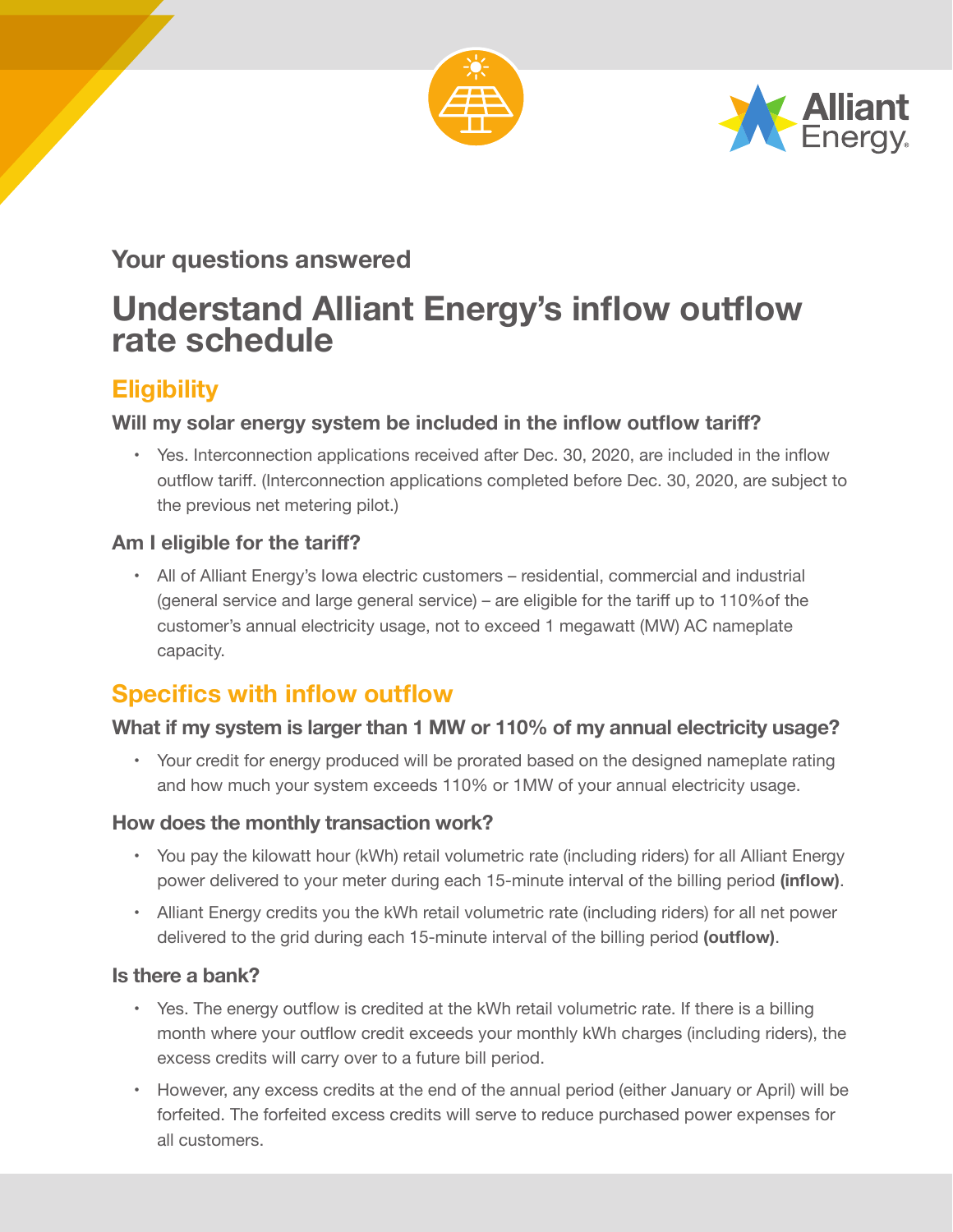



# **System size**

#### **How big can I build my solar energy system?**

• You can build as large a system as you want, within safety or operational constraints. We do not restrict the size of your distributed generation (DG) facility. However, only a certain amount of the system may be eligible for purchase by Alliant Energy under the inflow outflow rate schedule (see specifics above).

#### **How will my average usage be calculated?**

- • You will use your most recent three-year average annual usage before DG installation to calculate your annual electricity usage.
- If you have been on the property less than three years but more 12 months, calculate based on the most recent 12 months.
- If you do not have at least 12 months of usage, provide an estimated annual energy usage and/or Alliant Energy will estimate usage based on a comparable customer's average annual usage.

#### **Who should I contact to request usage history?**

• You can access your usage history on My Account at alliantenergy.com/myaccount. You can also contact Alliant Energy Customer Service at 1-800-255-4268 or customercare@alliantenergy.com to request a cost and usage history.

#### **How will my annual energy usage be calculated if I'm an existing customer who already has solar or wind and I want to expand my system?**

• Your usage history will be calculated based on your annual usage prior to the installation of your current DG system as described in the tariff. If you do not have a usage history prior to installation of your system, please contact Alliant Energy at sellmypower@alliantenergy.com.

#### **When combined with solar or wind, how is energy storage treated in the inflow outflow rate schedule?**

• Energy storage (e.g. batteries) will not impact the estimated energy output of your renewable energy DG facility. Standalone energy storage is not eligible for any of the Alliant Energy renewable rate schedules.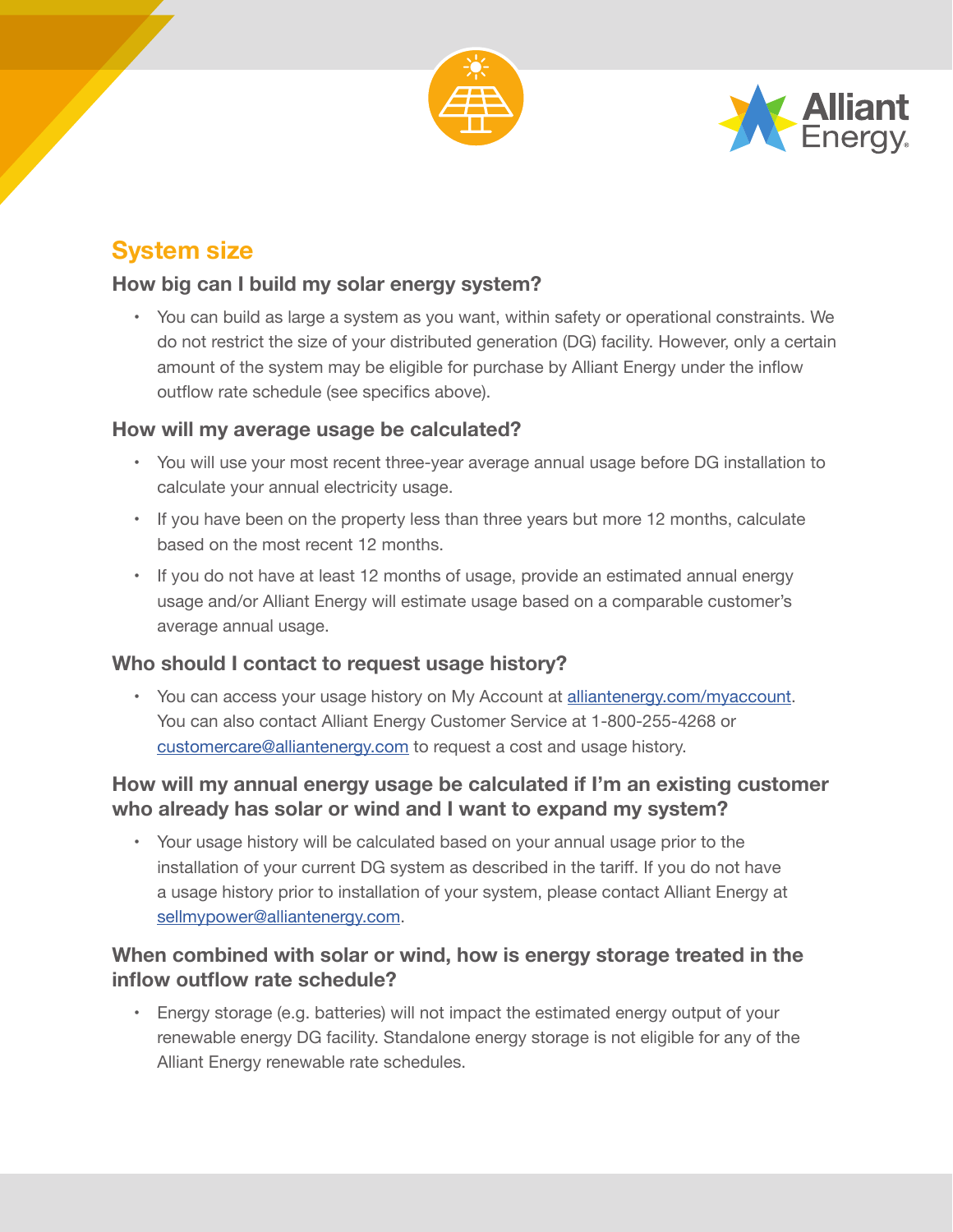



#### **What if I'm a new customer and don't have 12 months of usage?**

• We'll use any documentation you have that estimates your annual usage. We recommend you provide documentation from your electrician or homebuilder to estimate the electrical load for your new home or building.

#### **What happens if my load changes?**

- • Alliant Energy will evaluate the information at the time of the interconnection application based on requirements of the inflow outflow rate schedule. If your future usage profile changes, you will need to contact Alliant Energy at sellmypower@alliantenergy.com and provide documentation as to the changes to your usage and what impacts this change will have on your annual consumption.
- • Alliant Energy will only review usage changes once an annual period and not before the initial annual period concludes.

#### **What is an annual period?**

• An annual period is the 12 consecutive monthly billing periods, beginning in January or April as you selected when you apply for the inflow outflow rate schedule. The initial annual period begins when you are in service under this rate schedule and may include less than 12 months.

#### **What if I expand my existing system?**

• You must submit a new interconnection application. If you increase the AC nameplate of your DG facility, such as AC coupled energy storage, we'll place you on the inflow outflow rate schedule. If you add DC coupled energy storage, you must still submit a new interconnection application, however, since your AC nameplate rating remains the same, you will be eligible to remain on your current rate schedule.

### **Other questions**

#### **If I'm currently on the net metering pilot tariff, do I have to switch to the inflow outflow rate schedule?**

- No. All customers on the net metering pilot will be allowed to remain on that rate schedule until the end of their system's life, not to exceed 25 years. You may choose to switch to the inflow outflow rate schedule, but you will not be allowed to switch back.
- • You may be required to switch to the inflow outflow rate schedule if you expand or modify your existing system.